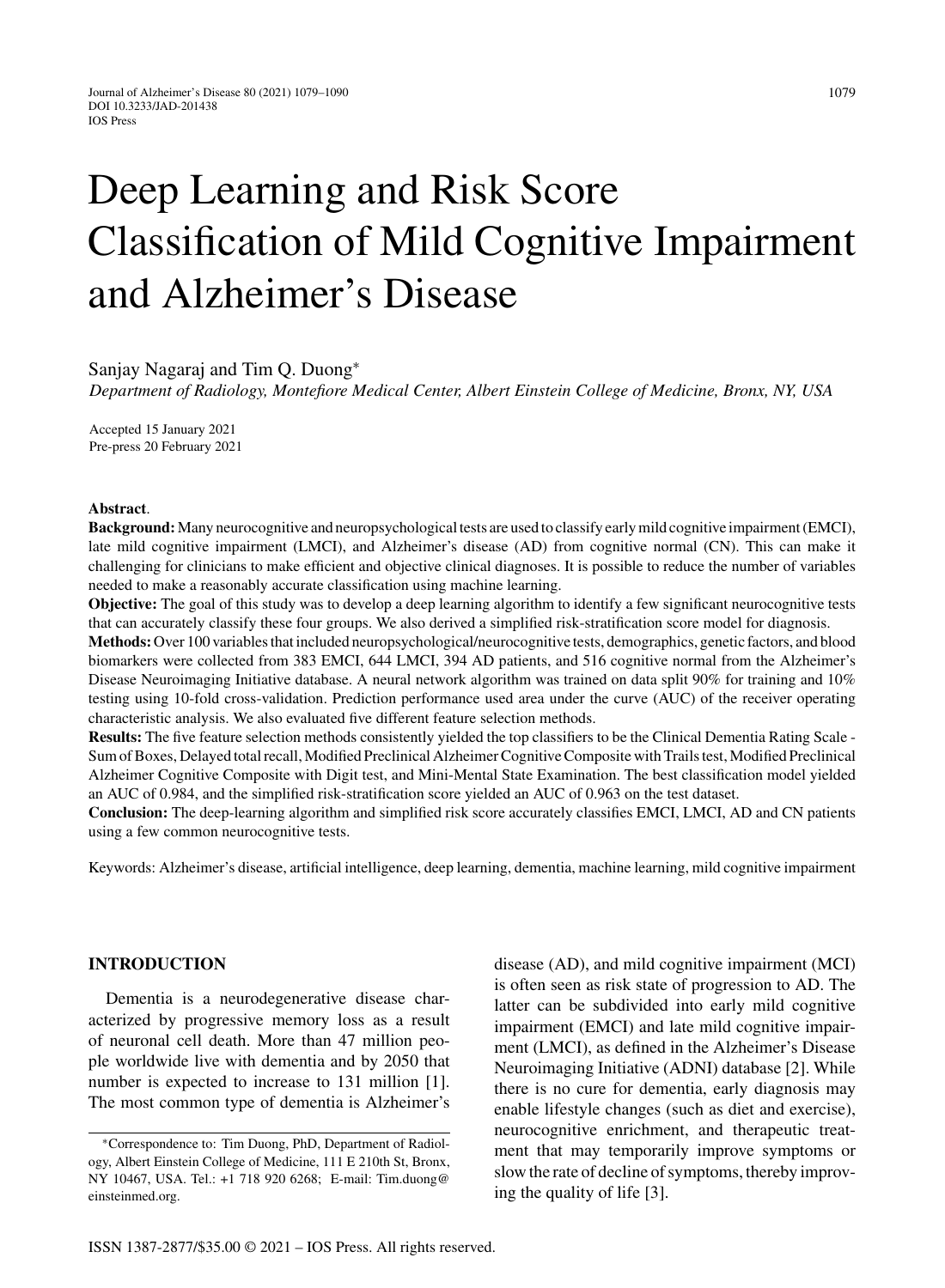The core clinical criteria for the diagnosis of MCI and AD are neuropsychological tests [4, 5]. Fluid and imaging biomarker tests, such as cerebrospinal fluid markers and p-tau, may in some cases supplement standard clinical tests in specialized clinical settings [6]. A large array of neurocognitive tests are currently used to detect cognitive impairment and classify among normal controls (CN), EMCI, LMCI, and AD [7, 8]. Many studies have identified a few top classifiers using logistic regression and machine learning methods [9–18]. Some studies have also used MRI and genetic data in conjunction with neurocognitive measures for classification [19, 20]. However, most of these studies to date performed binary classification (i.e., between CN and AD or CN and MCI) [10, 21]. Classifying CN, EMCI, LMCI, and AD remains challenging. Deep learning is increasingly being used in medicine, including classification of diseases to aid diagnosis [22–24]. Deep learning, or machine learning in general, uses algorithms to learn the relationship amongst different data elements to inform outcomes. In contrast to traditional analysis methods (such as logistic regression), the specific relationships amongst different input variables with outcome variables do not need to be explicitly specified *a priori*. Neural networks, for example, are made up of a collection of connected nodes that model the neurons present in a human brain [25]. Each connection, like the synapses in a brain, transmits and receives signals to other nodes. Each node and the connections it forms are initialized with weights which are adjusted throughout training and create mathematical relationships between the input data and the outcomes. Deep learning is well-suited to analyze complex and large datasets where input and output variables cannot be readily parameterized. The goal of this study was to compare different feature-selection algorithms and develop a deep-learning algorithm to identify the top neurocognitive test scores that accurately classify normal control, early MCI, late MCI and Alzheimer's disease. From these findings, we further constructed a novel simplified risk score model to classify normal, EMCI, LMCI and AD for clinical use.

## **METHODS**

#### *Study population*

Data used in this study was obtained from the Alzheimer's Disease Neuroimaging Initiative (ADNI) database [\(http://adni.loni.usc.edu\)](http://adni.loni.usc.edu). Patients were taken from the ADNI1, ADNIGO, ADNI2, and



Fig. 1. Flowchart of patient selection.

ADNI3 patient sets. Figure 1 shows the flowchart for patient selection. The inclusion criteria were a confirmed diagnosis from screening to the baseline visit and the exclusion criteria were greater than 20% of patient data missing. The total sample size in the study was 1,937 patients, with 1,743 being randomly assigned to the training dataset and 194 being assigned to the testing dataset before any feature selection or feature engineering was performed. The specific dataset used was from the ADNI database, which is a multi-institutional data source, with built-in datasets. Future studies will use independent datasets outside of the ADNI database. Of the 1,937 participants that met the inclusion criteria, 516 patients were diagnosed as CN, 383 were diagnosed as EMCI, 644 were diagnosed as LMCI, and 394 were diagnosed as AD.

#### *Data preprocessing*

We evaluated about 100 input variables (i.e., test scores, demographic information, and biomarkers). Correlation matrix analysis showed that 47 variables had a correlation coefficient above 0.5 and were determined to be correlated, which merited exclusion from further analysis. In addition, 29 variables were missing in  $>20\%$  of patients and they were also excluded from analysis. For the rest of the variables, missing data (most of which had < 10% data missing) was imputed with Classification and Regression Trees (CART) using Multivariate Imputation by Chained Equations (MICE) in R, a statistical analysis software (version 4.0.0) [26]. Although regional volumes were available through the Free Surfer pipeline, > 30% were missing and regional volumes were thus not included in the analysis. Intracranial volume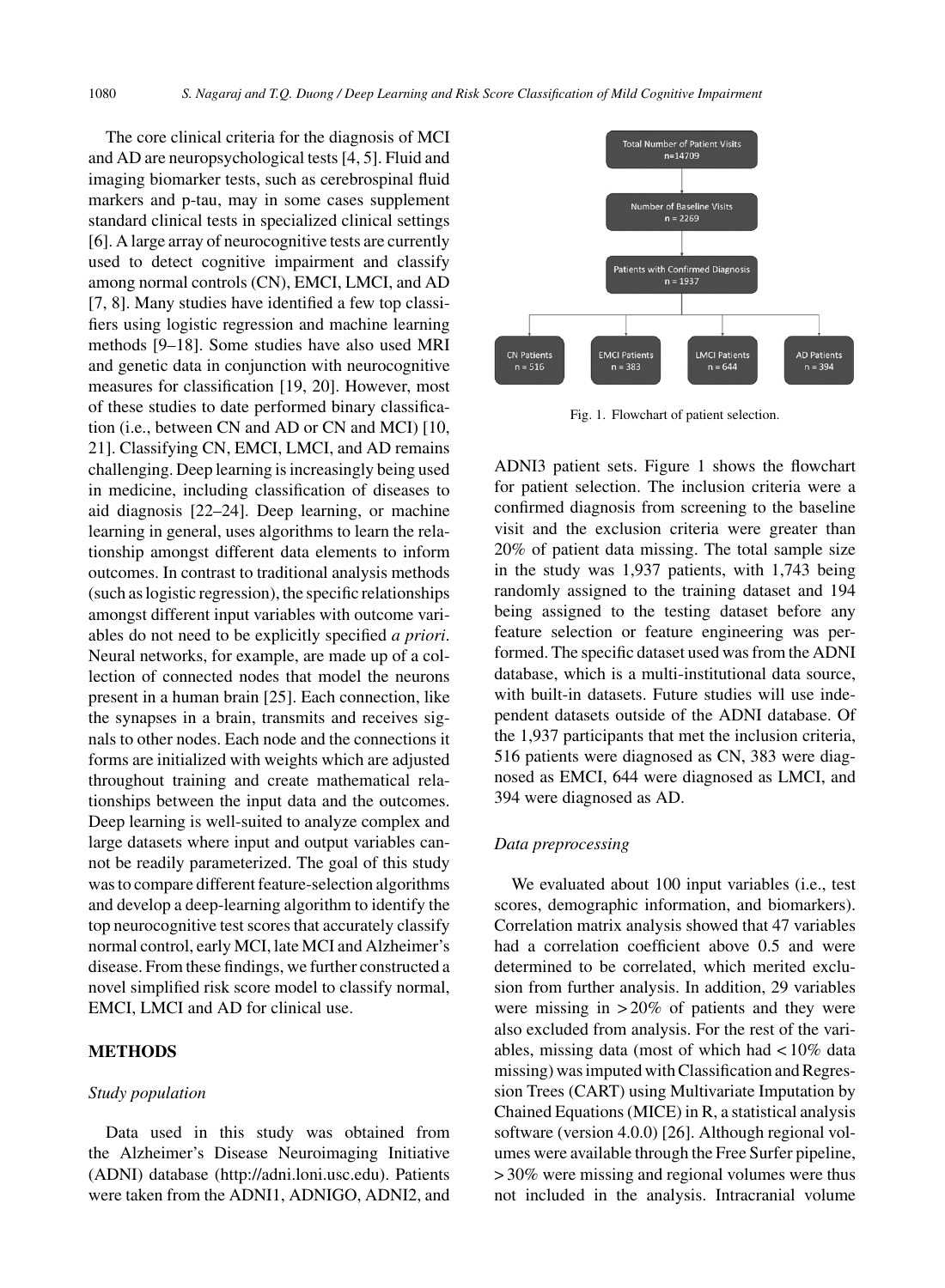was included with imputation because < 20% was missing.

The following neurocognitive tests, demographics, comorbidities and other variables were used in our analysis. The neuropsychological scores included ADAS11 (Unweighted sum of 11 items from The Alzheimer's Disease Assessment Scale-Cognitive Subscale (ADAS-Cog)), ADAS13 (Unweighted sum of 13 items from ADAS-Cog), ADASQ4 (Score from Task 4 (Word Recognition) of the Alzheimer's Disease Assessment Scale (ADAS)), CDRSB (Clinical Dementia Rating Scale - Sum of Boxes), FAQ (Functional Activities Questionnaire), LDELTOTAL (Delayed total recall), MMSE (Mini-Mental State Examination), RAVLT forgetting (Rey's Auditory Verbal Learning Test – Forgetting score), RAVLT immediate (Rey's Auditory Verbal Learning Test – Immediate Recall score), RAVLT learning (Rey's Auditory Verbal Learning Test – Learning Score), RAVLT percentage forgetting (Rey's Auditory Verbal Learning Test – Percent Forgetting), TRABSCOR (Trail Making Test Part B Time), mPACCdigit (Modified Preclinical Alzheimer Cognitive Composite with Digit test), and mPACCtrailsB (Modified Preclinical Alzheimer Cognitive Composite with Trails test). The extracted imaging parameters that were used included intracranial volume (ICV), volume of ventricles, and whole brain volume.*APOE4* status was also included. The demographics included age, sex, race, ethnicity, education level (PTEDUCAT). The outcomes were 4 diagnosis classes: AD, LMCI, EMCI, and CN based on comprehensive clinical diagnosis as provided in the dataset.

## *Neural network model*

Ranking of feature importance was first conducted among cognitive tests, demographic information, genetic tests, and extracted biomarkers. Five different feature selection methods were utilized to identify the most predictive variables: Information Gain, Boruta Random Forest, Recursive Feature Elimination with the Random Forest Classifier, Logistic Regression with LASSO/L1 regularization, and Permutation Importance in Keras. The scikit-learn library was used for Recursive Feature Elimination and Logistic Regression analyses. The Boruta package in R was used for Boruta Random Forest and Weka for Information Gain [27]. To conduct Permutation Importance analysis, a separate neural network was trained with all features available rather than just the top few variables. This network consisted of 5 layers,

a BatchNormalization layer followed by 2 fully connected (FC) dense layers followed by a dropout layer and finally another fully connected dense layer. The first FC layer consisted of 24 neurons with the ReLU activation function and the second FC layer consisted of 16 neurons with the ReLU activation function. The dropout layer had a dropout rate of 0.20. The last layer consisted of 4 neurons with the Softmax activation function for multiclass classification. The model was compiled with categorical cross entropy loss with the ADAM optimizer and a learning rate of 0.001 [28]. The top predictors were those that demonstrated statistical significance.

For the deep learning model, a Multi-layer Perceptron (MLP) neural network was constructed with two fully connected dense layers for classification followed by a dropout layer and finally a fully connected dense layer. The first two FC layers contained 8 neurons along with the ReLU activation function. The next layer was a dropout layer with dropout rate of 0.15. The last layer contained 4 neurons and used the Softmax activation function for multiclass classification. The model was compiled with categorical cross entropy loss with the ADAM optimizer and a learning rate of 0.003. Additionally, while testing the classification accuracy of the variables selected by Permutation Importance analysis, a BatchNormalization layer was added as the first layer of the network. The top predictors extracted from the global feature selection analysis were used as input for the neural network and the output was the diagnosis class. The dataset was split into 90% training data and 10% testing data using 10-fold cross validation while training the neural network. Diagnosis results were categorized by multiclass classification.

#### *Risk score model development*

A simplified risk score model was constructed using the top 5 global variables (ca. cognitive test scores) identified by the different feature selection methods as followed: 1) For each variable, scores were plotted for the 4 classes of diagnosis and cutoff points were chosen to maximize separation amongst the 4 classes. 2) The cutoff points were then used to construct a point value system for each cognitive test's score range. This was done by fitting the top cognitive tests in the training dataset against the diagnosis outcome using a Generalized Linear Model (GLM). 3) The GLM then assigned risk score points for each of the cognitive tests score ranges. A higher number of points for a given score range means that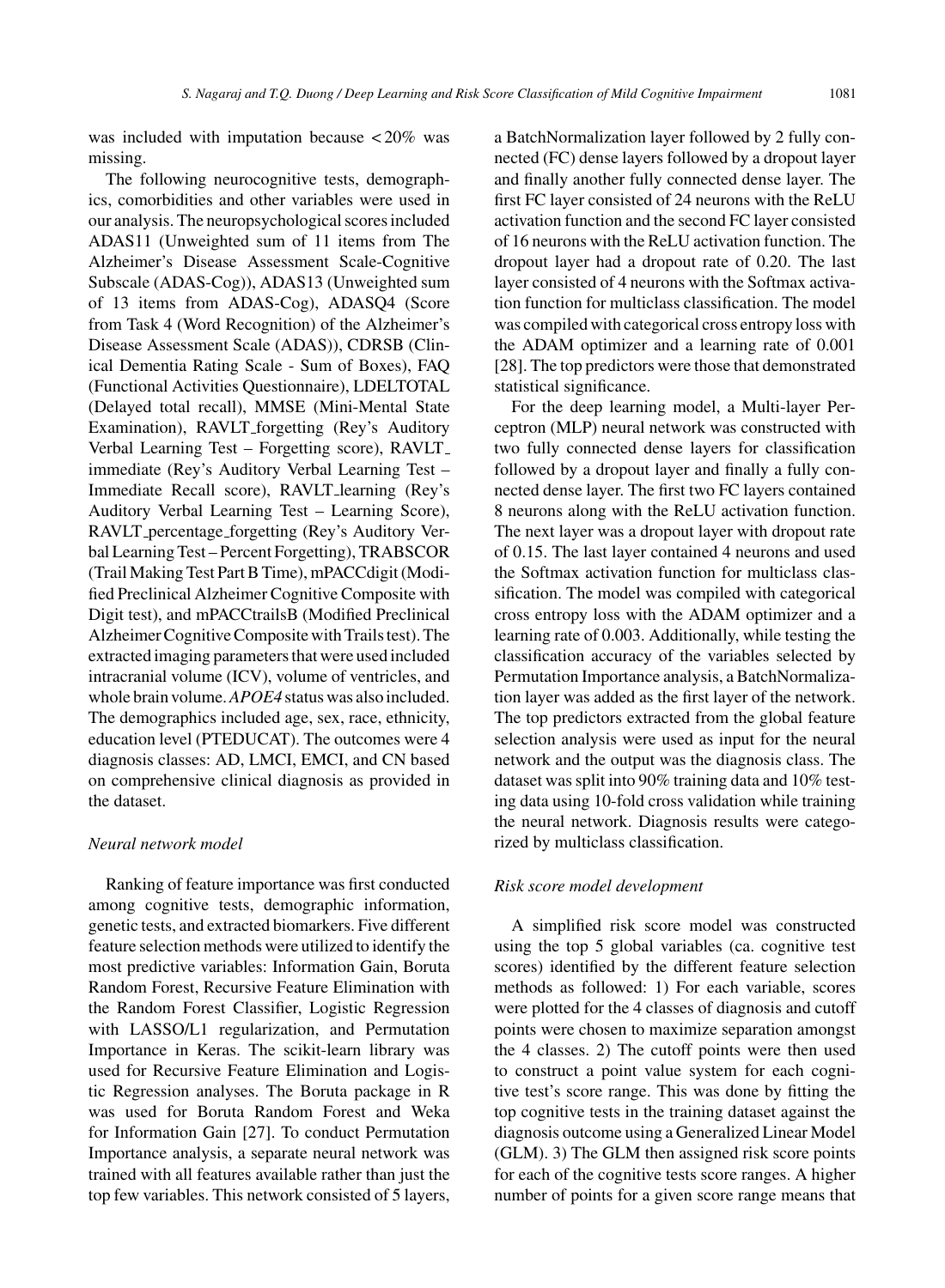the patient is more likely to have AD. 4) A composite risk score from the sum of the top 5 variables' risk scores was constructed for each patient. 5) The risk score model was then tested on an independent testing dataset and evaluated using ROC analysis. Risk scores of the testing dataset were plotted for the 4 classes with interpolation smoothing.

We chose only the top five variables because: i) they are manageable for creating the risk score, ii) feature importance dropped significantly after the first five features for multiple machine-learning methods, which provided further validation for the selection of features and avoid potential bias, and iii) limiting to a few features (instead of all features) prevents overfitting in training the neural network and the risk score models.

#### *Performance evaluation and statistical analysis*

Statistical analyses were performed using SPSS v26.Frequencies and percentages for categorical variables between the stages of AD were compared in a pair-wise fashion using  $\chi^2$  tests. Continuous variables, which were denoted as median (IQR), were first tested for normality with the Lilliefors corrected Kolmogorov-Smirnov test. If they were shown to not have a normal distribution, further comparison was done in a pair-wise fashion between groups using the nonparametric Kruskal-Wallis test. *p*-values < 0.05 were considered statistically significant.

ROC analysis was used to evaluate the performance of the NN and the risk score model, in which training data was first split into 90% for training and 10% for testing using 10-fold cross validation and then tested on an independent testing set. The AUC calculation was binary, in which one class was contrasted with the rest of the classes (one versus rest) and this was repeated for each of the 4 classes. The sensitivity and specificity reported were taken as an average of the binary sensitivity and specificity of each class. The 95% Confidence Interval (CI) for the AUC was obtained through bootstrapping the neural network's predictions 1000 times.

## **RESULTS**

Table 1 shows the demographic data for CN (*n* = 516), EMCI (*n* = 383), LMCI (*n* = 644), and AD (*n* = 394) groups. Age was not significantly different between groups except between CN and LMCI and between the LMCI and AD groups. Race and ethnicity did not differ significantly between groups. The

median education level did not differ significantly between any pair except between AD versus the other classes.

With a few exceptions, all neurocognitive test scores and mPACC tests showed pairwise differences between groups. The MRI-extracted parameters were significant between CN and AD and between CN and LMCI, but not significant between the other pairwise comparison. APOE4 was significant different in all pairwise comparisons. Sleep apnea and depression were the only significant comorbidities between groups.

Figure 2 shows the results of the rankings by importance from the 5 feature selection methods performed on the training dataset and Table 2 lists the top 9 features. CDRSB was the most frequently identified top feature amongst the top 5 feature selection methods (5 out of 5), followed by LDELTOTAL (4 out of 5), mPACCdigit (4 out of 5), mPACCtrailsB (3 out of 5), MMSE (2 out of 5).

## *Neural network model for classification*

Classification was performed using the top 5 features. The performances on the testing data for the 5 methods are summarized in Table 3. AUCs for the Information Gain, Boruta Random Forest, Recursive Feature Elimination with the Random Forest Classifier, Logistic Regression with LASSO/L1 regularization, and Permutation Importance were 0.978, 0.984, 0.983, 0.906, and 0.982, respectively, on the testing dataset. The classifier selected by Boruta Random Forest performed the best in terms of AUC, but the classifier selected by Recursive Feature Elimination performed better in terms of accuracy, sensitivity, and specificity. By comparison, classification using CDRSB, LDELTOTAL, mPACCdigit, mPACCtrailsB, and MMSE individually yielded an AUC of 0.8899, 0.8957, 0.8619, 0.8624, and 0.7808 respectively, on the testing dataset.

#### *Risk score model*

We then developed a simplified risk score model using the same top 5 variables from our deep-learning analysis. Figure 3 shows an example of the CDRSB cognitive test scores for 4 different classes. The cutoff points that maximized separation between the 4 classes were 0.1, 1.3, and 3.5, between CN and EMCI, between EMCI and LMCI, and between LMCI and AD group, respectively. The point values for individual test score ranges are summarized in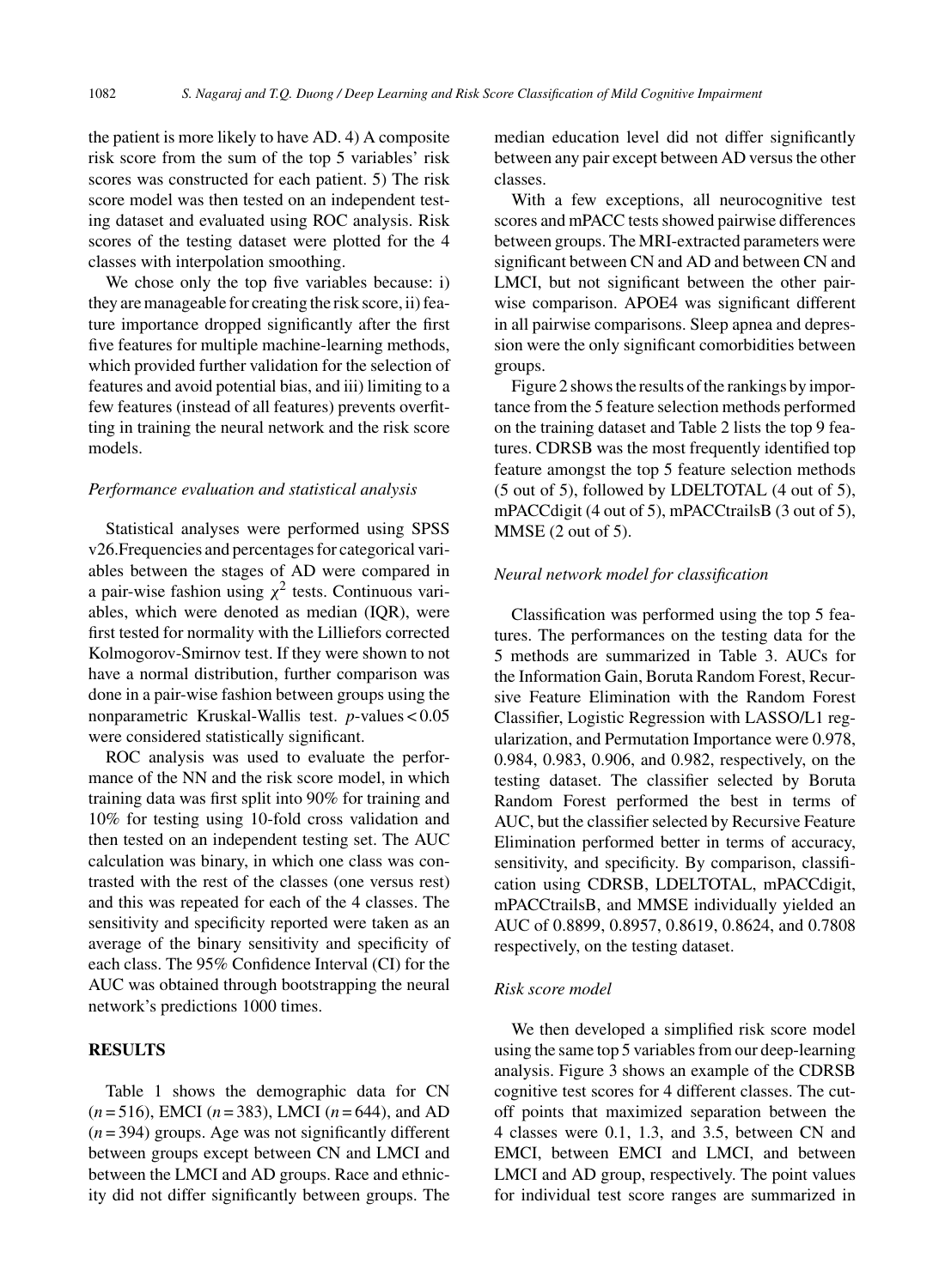#### Table 1

Demographic information, neurocognitive tests, MRI-extracted biomarkers, and genetic factors among CN, EMCI, LMCI, and AD. Continuous variables are expressed as median (IQR) and the pairwise Kruskal Wallis test is employed. The  $\chi^2$  test is used to identify significance between classes of categorical variables. *p*-values displayed are with Bonferroni's correction. Pairwise comparisons are represented by symbols, where \* indicates a statistical difference between the CN and EMCI groups, \*\* indicates a statistical difference between the CN and LMCI groups, ∗∗∗ indicates a statistical difference between the CN and AD groups, \$ indicates a statistical difference between the EMCI and LMCI groups, <sup>\$\$</sup> indicates a statistical difference between the EMCI and AD groups, and # indicates a statistical difference between the LMCI and AD groups

|                                                                | % of patients    |                         |                                            |                                      |         |  |
|----------------------------------------------------------------|------------------|-------------------------|--------------------------------------------|--------------------------------------|---------|--|
|                                                                | $CN (n=516)$     | EMCI $(n=383)$          | LMCI $(n=644)$                             | AD $(n = 394)$                       | p       |  |
| Demographics                                                   |                  |                         |                                            |                                      |         |  |
| Median age (IQR)                                               | 73 (70,78)       | $71 (66, 77)^*$         | 74 (69,79) <sup>\$</sup>                   | 75 (71,80)***.\$\$                   |         |  |
| <b>Sex</b>                                                     |                  |                         |                                            |                                      | < 0.001 |  |
| Male                                                           | 244 (47.3%)      | 214 (55.9%)             | 392 (60.9%)                                | 231 (58.6%)                          |         |  |
| Female                                                         | 272 (52.7%)      | $169(44.1\%)$           | 252 (39.1%)                                | $163(41.4\%)$                        |         |  |
| Race                                                           |                  |                         |                                            |                                      | < 0.001 |  |
| American Indian or Alaskan<br>Native                           | $2(0.4\%)$       | $1(0.3\%)$              | $1(0.2\%)$                                 | 4(1%)                                |         |  |
| Asian                                                          | 9(1.7%)          | 5(1.3%)                 | $12(1.9\%)$                                | 36 (9.1%)                            |         |  |
| Pacific Islander                                               | 0                | $1(0.3\%)$              | $1(0.2\%)$                                 | $\mathbf{0}$                         |         |  |
| African American                                               | 32 (6.2%)        | 9(2.3%)                 | 30(4.7%)                                   | $24(6.1\%)$                          |         |  |
| White                                                          | 471 (91.3%)      | 357 (93.2%)             | 596 (92.5%)                                | 312 (79.2%)                          |         |  |
| <b>Multiple Races</b>                                          | $2(0.4\%)$       | $6(1.6\%)$              | $3(0.5\%)$                                 | $15(3.8\%)$                          |         |  |
| Unknown                                                        | $\boldsymbol{0}$ | 4(1%)                   | $1(0.2\%)$                                 | $3(0.8\%)$                           |         |  |
| Ethnicity                                                      |                  |                         |                                            |                                      | 0.002   |  |
| Hispanic/Latino                                                | 22(4.3%)         | 21(5.5%)                | 18 (2.8%)                                  | $30(7.6\%)$                          |         |  |
| Not Hispanic/Latino                                            | 492 (95.3%)      | 360 (94%)               | 623 (96.7%)                                | 357 (90.6%)                          |         |  |
| Unknown                                                        | $2(0.4\%)$       | $2(0.5\%)$              | $3(0.5\%)$                                 | 7(1.8%)                              |         |  |
| Median education level (IQR)<br>Median neurocognitive measures | 16(14,18)        | 16(14,18)               | 16(14,18)                                  | $16(13,18)$ ***,\$\$,#               |         |  |
| (IQR)                                                          |                  |                         |                                            |                                      |         |  |
| ADAS11                                                         | 6.3(4,8.3)       | $8.7(6,11)^*$           | $11.3(8.7, 14.7)$ **. <sup>\$</sup>        | $19(15, 23.3)$ ***,\$\$,#            |         |  |
| ADAS13                                                         | 9.7(6.7, 12.7)   | $13(9, 17)^*$           | $18.7$ $(14.7, 23.3)$ **, \$               | 29.7 (24.4, 35)***. \$\$.#           |         |  |
| ADASQ4                                                         | 2(1.8, 4)        | $4(3,5)^*$              | $6(4,8)$ **, \$                            | $9(8,10)$ ***,\$\$,#                 |         |  |
| <b>CDRSB</b>                                                   | 0(0,0)           | $1(0.5, 1.5)^*$         | $1.5(1,2)$ **, \$                          | 4.5 (3.5, 5.4)***. \$\$,#            |         |  |
| FAQ.                                                           | 0(0,0)           | $1(0,3)^*$              | $2(0,6)$ **, \$                            | $13 (8,18)$ ***.\$\$.#               |         |  |
| <b>LDELTOTAL</b>                                               | 13(11,16)        | $9(8,10)^*$             | $4(2,6)$ **,\$                             | $0 (0,2)$ ***.\$\$.#                 |         |  |
| MMSE                                                           | 29 (29,30)       | $29(28,29)^*$           | $27(26,29)$ **, \$                         | 23 $(21,25)$ ***, \$\$,#             |         |  |
| RAVLT_forgetting                                               | 3(2,5)           | $4(2,6)^*$              | $5(3,6)$ **,\$                             | $5(3,6)$ ***                         |         |  |
| RAVLT_immediate                                                | 45 (38,52)       | 38 (32,46)*             | $30(25,37)$ **, \$                         | 23 (18,27)***, \$\$,#                |         |  |
| RAVLT_learning                                                 | 6(4,8)           | $5(3,7)^*$              | $3(2,5)$ **, \$                            | $2(1,3)$ ***,\$\$,#                  |         |  |
| RAVLT_% forgetting                                             | 30.4 (14.3, 50)  | 44.4 $(24, 69.2)^*$     | 71.4 $(42.9, 100)$ **, \$                  | $100 (85.7, 100)$ ***.\$\$.#         |         |  |
| Trail Making Test Part B Time<br>(TRABSCOR)                    | 73 (55.8, 93)    | $86(65, 118)^*$         | $103(75, 156)$ **, \$                      | 200.5 (121, 300)****.\$\$.#          |         |  |
| mPACCdigit                                                     | $0.2(-1.5, 1.9)$ | $-3.1$ $(-5.8, -1.6)^*$ | $-7.8$ $(-10.2, -4.9)$ **.                 | $-15.4$ $(-17.9, -12.7)$ ***.\$\$.#  |         |  |
| $mPACC$ trails $B$                                             | $0.3(-1.7, 1.7)$ | $-2.7$ $(-5.2, -1)^*$   | $-7.4$ ( $-10$ , $-4.6$ )**. <sup>\$</sup> | $-14.5$ ( $-16.9, -12.1$ )***.\$\$.# |         |  |
| MRI volumes                                                    |                  |                         |                                            |                                      |         |  |
| ICV $x10^6/\text{mm}^3$                                        | 1.5(1.4, 1.6)    | 1.5(1.4, 1.6)           | $1.5(1.4, 1.7)^{**, 5}$                    | $1.5(1.3, 1.6)^{\#}$                 |         |  |
| Ventricles $x10^4/\text{mm}^3$                                 | 3(2, 4.2)        | 3.2(2, 4.9)             | $3.8(2.7, 5.7)^{**, \$}$                   | 4.4 (3.2, 6.2) ***, \$\$,#           |         |  |
| Whole brain $x10^5/\text{mm}^3$                                | 10.3(9.5, 10.9)  | $10.6 (9.8, 11.3)^*$    | $10(9.3, 10.8)$ **, \$                     | 9.6 (8.9, 10.4) ***. $$*, \$         |         |  |
| Genetic factors <sup>a</sup>                                   |                  |                         |                                            |                                      |         |  |
| 0 APOE4 alleles                                                | 373 (72.3%)      | 217 (56.7%)             | 300 (46.6%)                                | 130 (33%)                            |         |  |
| 1 APOE4 allele                                                 | 127 (24.6%)      | 135 (35.2%)             | 263 (40.8%)                                | 187 (47.5%)                          |         |  |
| 2 APOE4 alleles                                                | $16(3.1\%)$      | 31 $(8.1\%)$            | 81 (12.6%)                                 | 77 (19.5%)                           |         |  |
| Comorbidities <sup>b</sup>                                     |                  |                         |                                            |                                      |         |  |
| Diabetes                                                       | $34(8.2\%)$      | 35 (11.4%)              | 47 (8.4%)                                  | 29 (8.7%)                            | 0.108   |  |
| <b>COPD</b>                                                    | $17(4.1\%)$      | 3(1%)                   | 11(2%)                                     | $7(2.1\%)$                           | 0.012   |  |
| Hypertension                                                   | 179 (43.1%)      | 121 (39.5%)             | 221 (39.5%)                                | 135 (40.4%)                          | 0.174   |  |
| Depression                                                     | 76 (18.3%)       | 101(33%)                | 168 (30.2%)                                | 97 (29%)                             | < 0.001 |  |
| Sleep apnea                                                    | $17(4.1\%)$      | 48 (15.7%)              | 57 (10.2%)                                 | $22(6.6\%)$                          | < 0.001 |  |
| Glaucoma                                                       | 38 (9.2%)        | $20(6.5\%)$             | 29 (5.2%)                                  | $23(5.8\%)$                          | 0.03    |  |

<sup>a</sup>Percentages were based on the total number of individuals in each diagnosis class that had a specific number of *APOE4* alleles. <sup>b</sup>Comorbidity data was not available for 101 CN patients, 77 EMCI patients, 85 LMCI patients, and 60 AD patients.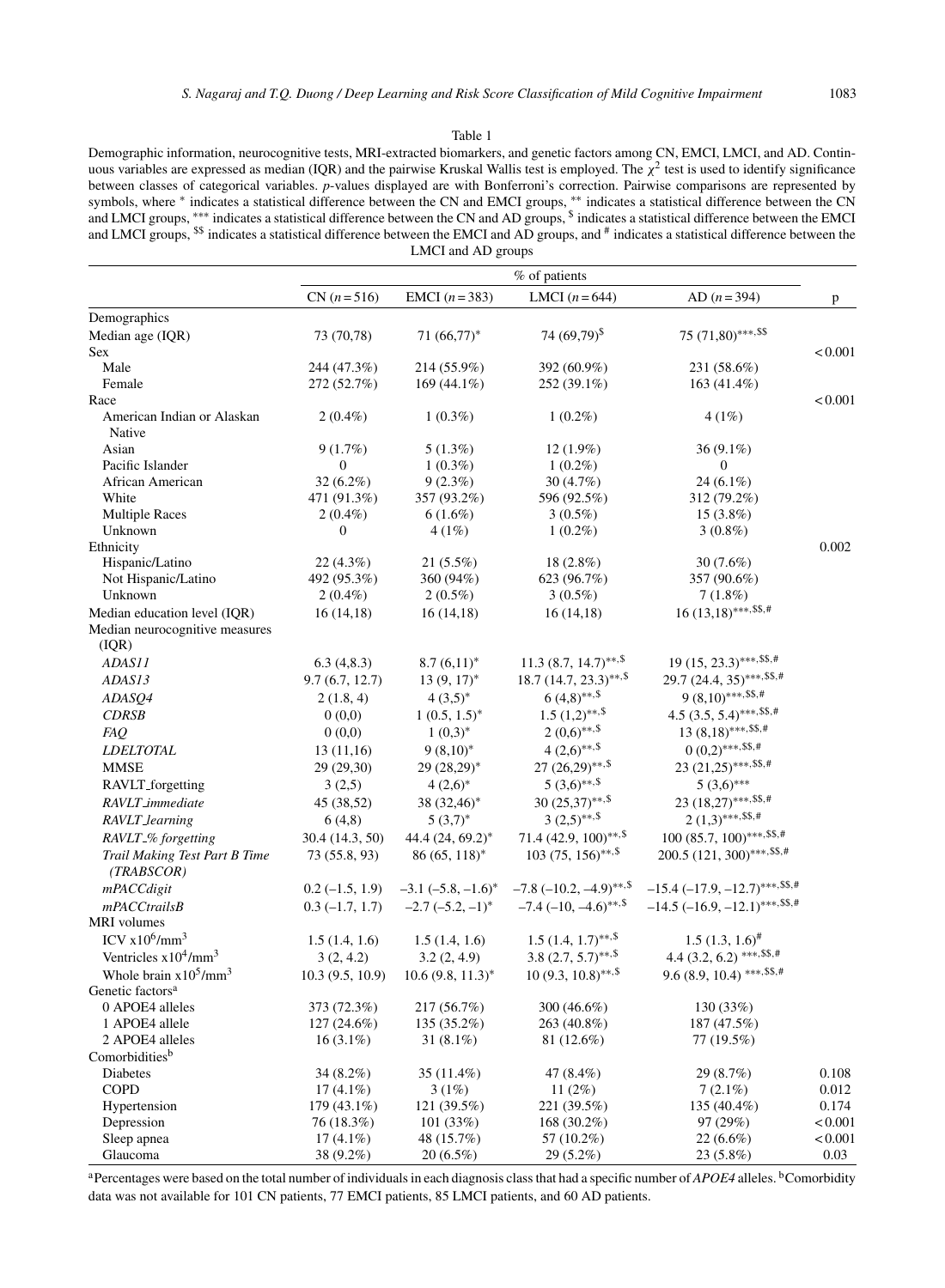

Fig. 2. Feature ranking for (A) Information Gain, (B) Recursive Feature Elimination with the Random Forest classifier, (C) Boruta Random Forest, (D) Permutation Importance, and (E) Logistic Regression with LASSO/L1 regularization.

| Table 2                                                        |
|----------------------------------------------------------------|
| Top 9 clinical variables ranked by 5 feature selection methods |

| Ranking | Information<br>Gain | Boruta Random<br>Forest | Recursive<br>Feature<br>Elimination | Logistic Regression<br>with LASSO<br>regularization | Permutation<br>Importance |
|---------|---------------------|-------------------------|-------------------------------------|-----------------------------------------------------|---------------------------|
|         | <b>CDRSB</b>        | <b>CDRSB</b>            | <b>CDRSB</b>                        | <b>CDRSB</b>                                        | LDELTOTAL                 |
|         | LDELTOTAL           | LDELTOTAL               | <b>LDELTOTAL</b>                    | APOE4                                               | <b>CDRSB</b>              |
| 3       | mPACCdigit          | mPACCtrailsB            | mPACCdigit                          | <b>FAO</b>                                          | <b>MMSE</b>               |
| 4       | mPACCtrailsB        | mPACCdigit              | mPACCtrailsB                        | <b>PTEDUCAT</b>                                     | mPACCdigit                |
| 5       | ADAS <sub>13</sub>  | <b>MMSE</b>             | <b>PTEDUCAT</b>                     | ADAS <sub>13</sub>                                  | WholeBrain                |
| 6       | <b>FAO</b>          | <b>FAO</b>              | <b>MMSE</b>                         | RAVLT_immediate                                     | <b>ICV</b>                |
|         | <b>MMSE</b>         | <b>PTEDUCAT</b>         | ADAS13                              | RAVLT_forgetting                                    | <b>PTEDUCAT</b>           |
| 8       | ADAS <sub>11</sub>  | ADAS <sub>13</sub>      | <b>FAO</b>                          | Ventricles                                          | RAVLT_perc_forgetting     |
| 9       | ADASO4              | ADAS11                  | AGE                                 | <b>LDELTOTAL</b>                                    | <b>ICV</b>                |

ADAS11, Unweighted sum of 11 items from The Alzheimer's Disease Assessment Scale-Cognitive Subscale (ADAS-Cog); ADAS13, Unweighted sum of 13 items from ADAS-Cog; ADASQ4, Score from Task 4 (Word Recognition) of the Alzheimer's Disease Assessment Scale (ADAS); CDRSB, Clinical Dementia Rating - Sum of Boxes Score; FAQ, Functional Activities Questionnaire; ICV, Intracranial Volume; LDELTOTAL, Delayed Total Recall; MMSE, Mini-Mental State Examination; PTEDUCAT, Education Level; RAVLT forgetting, Rey's Auditory Verbal Learning Test– Forgetting score; RAVLT immediate, Rey's Auditory Verbal Learning Test– Immediate Recall score; RAVLT percentage forgetting, Rey's Auditory Verbal Learning Test– Percent Forgetting; mPACCdigit, Modified Preclinical Alzheimer Cognitive Composite with Digit test; mPACCtrailsB, Modified Preclinical Alzheimer Cognitive Composite with Trails test; Ventricles, Volume of Ventricles; WholeBrain, Volume of Whole Brain

Table 4. The composite score from the top 5 cognitive tests (CDRSB, LDELTOTAL, mPACCdigit, mPACCtrailsB, and MMSE) were constructed using a GLM. The classification results on the testing dataset

are shown in Fig. 4. The risk score system classified the four groups accurately. The performance of the risk score model yielded an AUC of 0.963 [95% CI: 0.945-0.975], sensitivity of 88.06% and specificity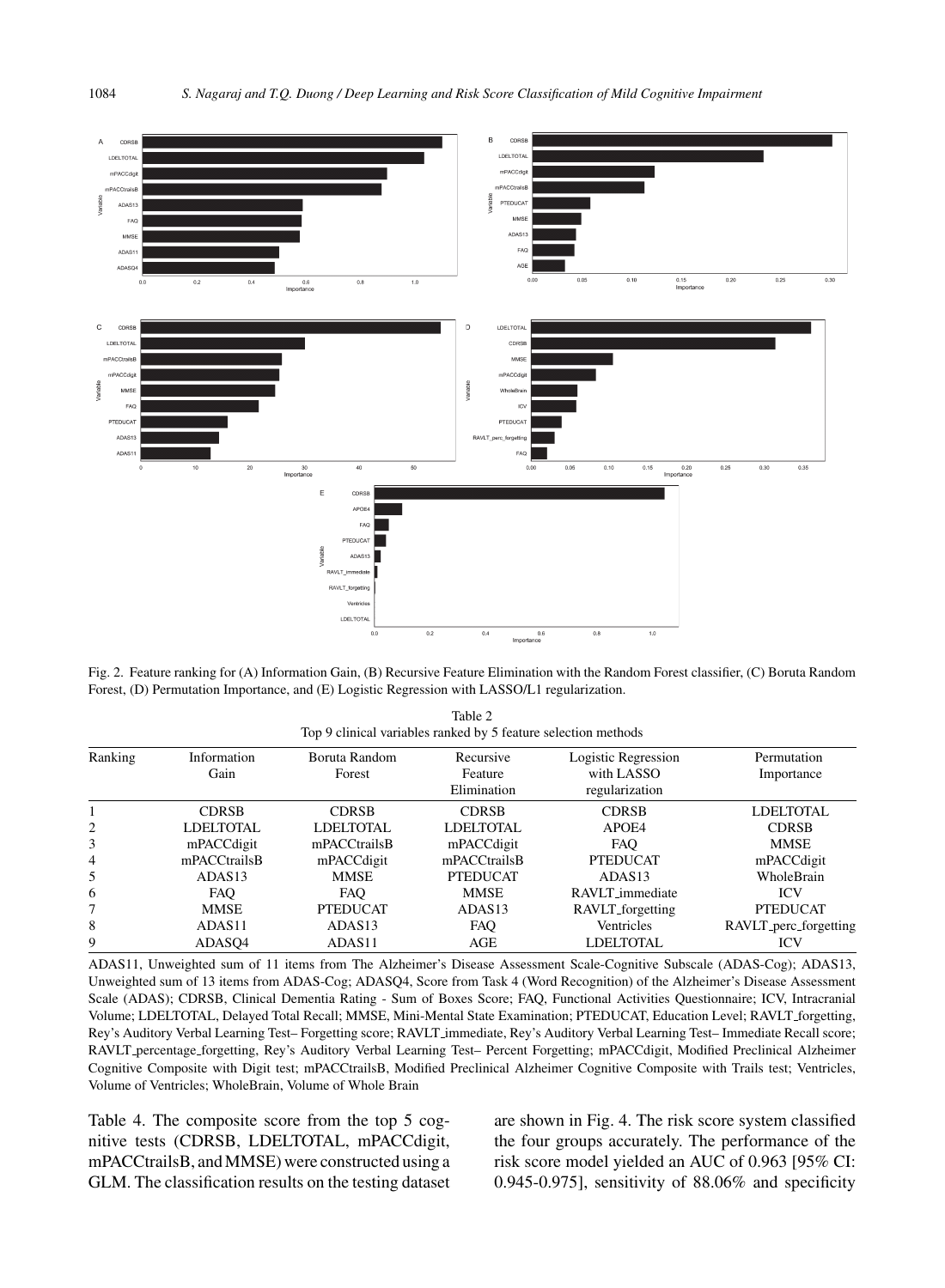|                 |       | Boruta Random<br>Forest   | Recursive Feature<br>Elimination                                               | Permutation<br>Importance                                                                                                                                                                                                                                                                                                                                                                                                                                                                  | Information<br>Gain                                                                                                                                                                                                                | Logistic<br>Regression<br>0.910<br>[0.887, 0.932] |  |
|-----------------|-------|---------------------------|--------------------------------------------------------------------------------|--------------------------------------------------------------------------------------------------------------------------------------------------------------------------------------------------------------------------------------------------------------------------------------------------------------------------------------------------------------------------------------------------------------------------------------------------------------------------------------------|------------------------------------------------------------------------------------------------------------------------------------------------------------------------------------------------------------------------------------|---------------------------------------------------|--|
| <b>AUC</b>      |       | 0.981<br>$[0.971 - 0.99]$ | 0.986<br>[0.978, 0.994]                                                        | 0.982<br>[0.972, 0.99]                                                                                                                                                                                                                                                                                                                                                                                                                                                                     | 0.978<br>[0.966, 0.988]                                                                                                                                                                                                            |                                                   |  |
| Accuracy (%)    |       | 91.24                     | 90.72                                                                          | 90.72                                                                                                                                                                                                                                                                                                                                                                                                                                                                                      | 90.21                                                                                                                                                                                                                              | 73.71                                             |  |
| Sensitivity (%) |       | 90.88                     | 90.47                                                                          | 90.30                                                                                                                                                                                                                                                                                                                                                                                                                                                                                      | 89.64                                                                                                                                                                                                                              | 73.09                                             |  |
| Specificity (%) |       | 96.94                     | 96.78                                                                          | 96.76                                                                                                                                                                                                                                                                                                                                                                                                                                                                                      | 96.53                                                                                                                                                                                                                              | 90.75                                             |  |
|                 |       |                           |                                                                                |                                                                                                                                                                                                                                                                                                                                                                                                                                                                                            |                                                                                                                                                                                                                                    |                                                   |  |
|                 | 10.00 |                           |                                                                                |                                                                                                                                                                                                                                                                                                                                                                                                                                                                                            |                                                                                                                                                                                                                                    |                                                   |  |
|                 | 8.89  |                           |                                                                                |                                                                                                                                                                                                                                                                                                                                                                                                                                                                                            | 0 <sup>0</sup><br>$\circ$                                                                                                                                                                                                          |                                                   |  |
|                 |       |                           |                                                                                |                                                                                                                                                                                                                                                                                                                                                                                                                                                                                            | $0.1 \cdot 10^{-1}$ . $0$<br>$0 - 0.0$                                                                                                                                                                                             |                                                   |  |
|                 | 7.78  |                           |                                                                                |                                                                                                                                                                                                                                                                                                                                                                                                                                                                                            |                                                                                                                                                                                                                                    |                                                   |  |
|                 | 6.67  |                           |                                                                                |                                                                                                                                                                                                                                                                                                                                                                                                                                                                                            | $\label{eq:3.1} \langle \mathbf{q}_{\mathcal{A}} \rangle_{\mathbf{q}} \mathbf{p} \cdot \mathbf{p}^{\mathbf{p}} \cdot \mathbf{q}$<br>$Q_{\rm D}$<br>$\qquad \qquad \oplus \quad \oplus$<br>$\otimes$ $\circ$<br>$\circ$<br>$\alpha$ |                                                   |  |
|                 |       |                           |                                                                                |                                                                                                                                                                                                                                                                                                                                                                                                                                                                                            | $\alpha$<br>$\alpha^0$ or $\alpha$ and $\alpha$<br>$  -$                                                                                                                                                                           |                                                   |  |
| CDRSB score     | 5.56  |                           |                                                                                |                                                                                                                                                                                                                                                                                                                                                                                                                                                                                            | 0.0000000<br>$\overline{\phantom{0}}$<br>$00$ (0)<br>ക്രിക്ക <b>് ക</b> ൊക്കോള്                                                                                                                                                    |                                                   |  |
|                 | 4.44  |                           |                                                                                | G)                                                                                                                                                                                                                                                                                                                                                                                                                                                                                         | ெ <i>ம்பி</i> ச் பெயர்ப்பிடம் பெயர்                                                                                                                                                                                                |                                                   |  |
|                 |       |                           |                                                                                |                                                                                                                                                                                                                                                                                                                                                                                                                                                                                            | ்பிட <i>் பெரி கி. க</i> ொதை                                                                                                                                                                                                       |                                                   |  |
|                 | 3.33  |                           | $^{\circ}$ , $^{\circ}$                                                        | $\alpha\,\partial^{\text{op}}\!\partial\!\!\!\!{}^{\text{op}}\!\partial\!\!\!\!{}^{\text{op}}\!\!\!\!{}^{\text{op}}\!\!\!\!{}\,\otimes\alpha\,\partial^{\text{op}}\!\!\!\!{}^{\text{op}}\!\!\!\!{}\,\otimes\,\alpha\,\partial^{\text{op}}\!\!\!\!{}^{\text{op}}\!\!\!\!{}\,\otimes\,\alpha\,\partial^{\text{op}}\!\!\!\!{}^{\text{op}}\!\!\!\!{}\,\otimes\,\alpha\,\partial^{\text{op}}\!\!\!\!{}^{\text{op}}\!\!\!\!{}\,\otimes\,\alpha\,\partial^{\text{op}}\!\!\!\!{}^{\text{op}}\!\!\$ | 0.980980<br>on Grange                                                                                                                                                                                                              |                                                   |  |
|                 | 2.22  |                           | <b>GPR</b><br>2 <sub>n</sub><br>$^{(0)}$ GBs<br>$-0.89$<br><b>GUIDE</b><br>ig, | <b><i>BURNED OF THE ALAMAC</i></b><br><u>ഗാണം കാണ്ട്രെന്ന് സാ</u>                                                                                                                                                                                                                                                                                                                                                                                                                          | $0$ 0.0%<br>$^{6}$                                                                                                                                                                                                                 |                                                   |  |
|                 |       |                           |                                                                                |                                                                                                                                                                                                                                                                                                                                                                                                                                                                                            |                                                                                                                                                                                                                                    |                                                   |  |
|                 | 1.11  |                           | ம <b>ு</b> முழுதி வழி திரித்த                                                  | டு, அதன் மகிய மூல வரி                                                                                                                                                                                                                                                                                                                                                                                                                                                                      |                                                                                                                                                                                                                                    |                                                   |  |
|                 | 0.00  |                           |                                                                                |                                                                                                                                                                                                                                                                                                                                                                                                                                                                                            |                                                                                                                                                                                                                                    |                                                   |  |
|                 |       | C <sub>N</sub>            | <b>EMCI</b>                                                                    | LMCI<br>Diagnosis                                                                                                                                                                                                                                                                                                                                                                                                                                                                          | AD                                                                                                                                                                                                                                 |                                                   |  |

Table 3 Performance of the variables selected from the 5 feature selection methods in our NN. Bracket values indicate 95% confident intervals

Fig. 3. Scatterplot of CDRSB scores versus patient diagnosis in the training dataset. The black dashed lines represent the cutoff points that maximize separation between diagnosis classes.

of 96.16%, and accuracy of 89.18% for the testing dataset.

## **DISCUSSION**

This study developed a deep-learning algorithm to identify the top neurocognitive test scores that

accurately classify normal control, early MCI, late MCI, and Alzheimer's disease. Multiple feature selection methods identified essentially the same set of top variables, providing further corroboration. CDRSB was identified to be a top feature, followed by LDELTOTAL, mPACCdigit, mPACCtrailsB, and MMSE for classification of disease subtypes. Performance indices of the deep-learning model and the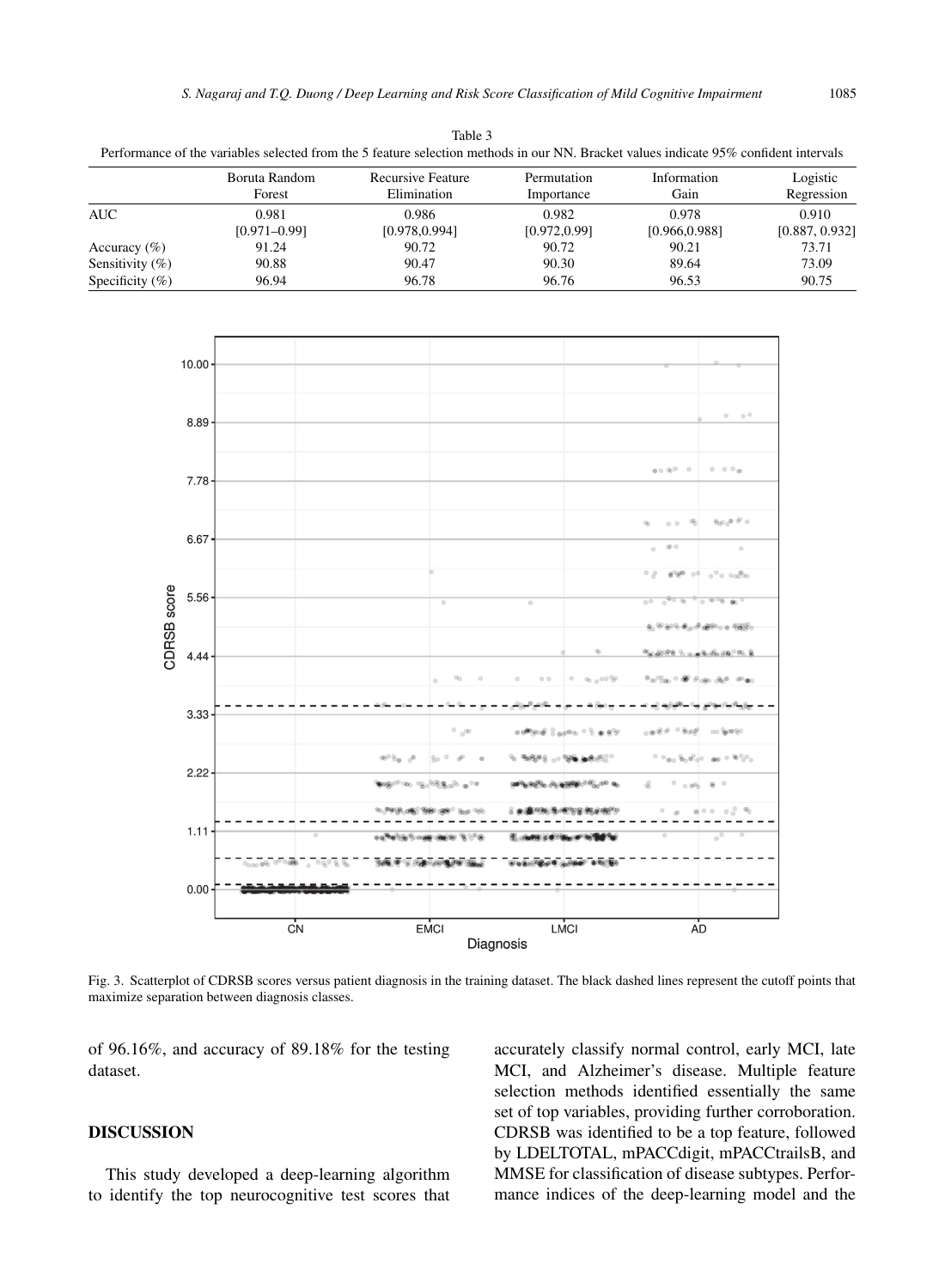| Class       | <b>CDRSB</b> |          |              | <b>LDELTOTAL</b> |             | MMSE         |                  | mPACCdigit |                  | mPACCtrailsB |  |
|-------------|--------------|----------|--------------|------------------|-------------|--------------|------------------|------------|------------------|--------------|--|
|             | Score        | Points   | Score        | Points           | Score       | Points       | Score            | Points     | Score            | Points       |  |
| <b>CN</b>   | $0-0.1$      | $-4$     | $13.5 - 23$  | $-1$             | $28.6 - 30$ | $\mathbf{0}$ | $-1.5$ to 6.25   | 0          | $-2.5$ to $7.4$  |              |  |
| <b>EMCI</b> | $0.1 - 1.3$  | 0        | $8.5 - 13.5$ | $\theta$         | $27 - 28.6$ | 0            | $-7$ to $-1.5$   | $\Omega$   | $-6.3$ to $-2.5$ |              |  |
| <b>LMCI</b> | $1.3 - 3.5$  | $\Omega$ | $0.2 - 8.5$  | $+1$             | $23 - 27$   | $\mathbf{0}$ | $-15$ to $-7$    | 0          | $-13$ to $-6.3$  |              |  |
| AD.         | $3.5 - 10$   | $+2$     | $0 - 0.2$    | $+2$             | $17 - 22.8$ | $+1$         | $-23.4$ to $-15$ | $+1$       | $-23.4$ to $-13$ | $+$          |  |

Table 4 Points given by the risk score model for each cognitive test and per diagnosis class on the training dataset



Fig. 4. Composite risk score stratification. The scores ranged from 0 to 11, with 11 indicating the greatest risk for developing Alzheimer's and 0 indicating the lowest.

simplified score system were highly accurate in classifying the four groups. The best model yielded an AUC of 0.984, and the simplified risk stratification score yielded an AUC of 0.962 for classification on the test dataset. We concluded that only a few neurocognitive tests are needed to accurately classify normal control, early MCI, late MCI and AD.

Clinical diagnosis of AD and MCI involves a large collection of clinical variables. They include two major neurocognitive tests: CDR and MMSE. MMSE and CDR are useful to distinguish between CN and AD but less so among EMCI, LMCI, and CN. We found that CDR was among the top performers to classify among CN, EMCI, LMCI, and AD, but MMSE was not.

The ADNI dataset consists of a large array of neurocognitive tests that are not currently being used in clinical settings but could have future applications. With the advances in computing, it becomes possible to use machine learning to analyze the large array of neurocognitive tests to accurately classify CN, EMCI, LMCI, and AD.

Although CDR and MMSE were used in the clinical diagnosis, there are other variables that were highly ranked, thereby providing insights into specific domain of cognitive dysfunction. It is possible that high performance was dominated by a few variables of the same cognitive test group. However, we used correlation-matrix analysis to remove variables that are highly correlated. Specifically, CDR and MMSE was found to be weakly correlated. This is not surprising as CDR and MMSE measure different dimensions of cognitive function. Our approach selected a small set of top predictors among many that are highly predictive of outcome.

The key findings are: 1) our NN model was able to diagnose 4 classes, which is not commonly done, 2) our NN model performance is comparable to literature, 3) the combined top neurocognitive scores performed better in distinguishing CN, EMCI, LMCI, and AD than individual scores. Taken together, our NN model and risk score can ultimately improve classification or diagnosis accuracy because it uses multiparametric data. ML can also incorporate longitudinal multiparametric data to predict disease progression.

The top 5 classifiers were all neurocognitive test scores. The CDRSB is rated along 6 domains of functioning, with each domain being rated on a 5 point scale, and the global CDRSB being a function of the scores from these 6 domains [29]. A higher CDRSB indicates more severe impairment. LDEL-TOTAL measures episodic memory and performance is measured primarily through the amount of a story that is remembered [30]. A lower LDELTOTAL score indicates more severe impairment. The mPACCdigit test measures working memory by asking the patient to repeat back a sequence of digits of increasing length, until they are not able to. The mPACCtrails B test determines performance of processing speed with a smaller score indicating more severe impairment. Lastly, the MMSE, one of the most clinically used battery tests, is a 30-question questionnaire that is used to screen for dementia and includes tasks that involve registration, recall, and attention. Individually, these tests all perform well in separating AD from CN individuals, but struggle to diagnose MCI subtypes, Indeed, we found classification using all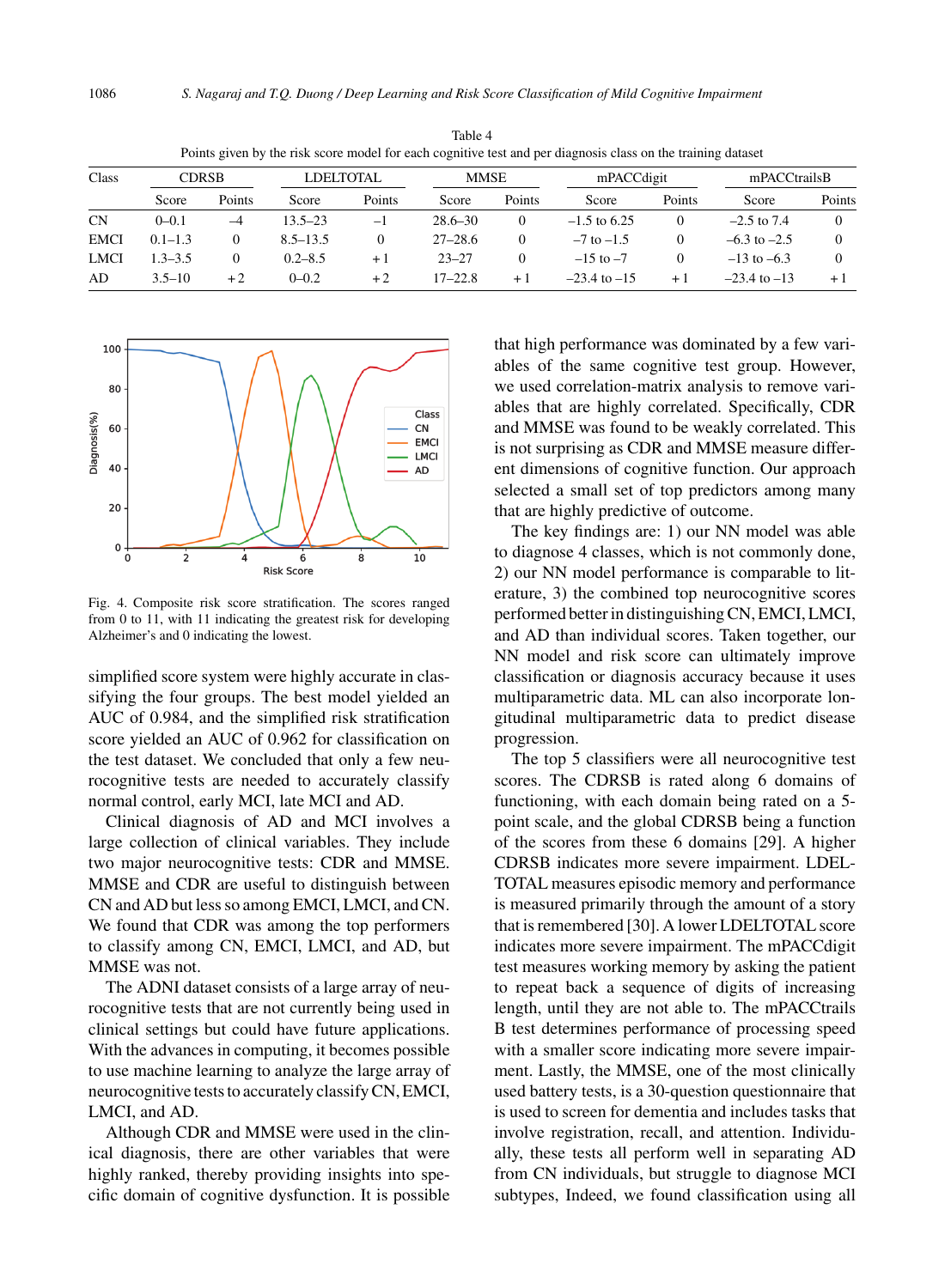top 5 variables and the derived risk score system outperformed classification using CDRSB, LDEL-TOTAL, mPACCdigit, mPACCtrailsB, and MMSE individually.

It is interesting to note that intracranial volume (ICV), volume of ventricles, and whole brain volume by MRI were not highly ranked as classifiers of the 4 classes. Volumetric differences could readily distinguish between CN and AD groups but might not readily differentiate between CN and MCI or between MCI subclasses [31]. Other studies investigating hippocampal volume for classifying dementia subtypes showed promise, but it is still challenging for hippocampal volume to accurately classify between CN and MCI patients [32]. We did not include hippocampal volume because it was not readily available in the dataset.

Many studies have previously examined neurocognitive tests and identified a few top neurocognitive classifiers using non-machine learning methods, but they are not discussed here [14–16, 18] (see reviews [15, 16]) By comparison, only few studies utilized (mostly supervised learning) machine learning methods and some of these studies combined neurocognitive tests and MRI regional brain volumes as input variables [9–13, 17] (Table 5). So et al. used a two-stage approach to classification with the first stage identifying the most important subsections of the MMSE and the second stage used subsections of the Consortium to Establish a Registry for Alzheimer's Disease (CERAD) assessment [13]. They achieved up to 97% classification accuracy in Stage 1 with an MLP and 75% classification accuracy in Stage 2 with support vector machine. Lins et al. investigated a Brazilian dataset and utilized gender, age, study time (in years), AD8, MMSE, CDR, and SVFT scores, and two genetic markers (CYP46A1 and APOE4) [12]. They tested the predictive power using the Random Forest, support vector machine, and Stochastic Gradient Boosting classifiers along with an MLP neural network. They achieved a maximum binary classification accuracy between dementia and CN patients of 96% using the CDR and CYP46 features. Stamate et al. identified mPACCdigit, mPACCtrailsB, and LDELTOTAL as the top classifiers [17]. They combined these scores with PET and MRI data and achieved an AUC of 0.88 for the binary classification of NC versus dementia. Chiu et al. developed NMD-12, a 12-question questionnaire that was shortened from the original 45 question questionnaire from the HAICDDS project by the Information Gain algorithm [11]. They showed that this test performed better than the commonly used MMSE and MoCA tests with an AUC of 0.94 for discriminating between CN and MCI patients and 0.97 for MCI and dementia patients. Zhu et al. analyzed a Taiwan cohort and ranked the relative importance of neuropsychological tests using Information Gain, Random Forest, and the Relief algorithm [9]. They classified normal, MCI, very mild dementia, and dementia. They selected a few top ranked features, and their optimized algorithm had an accuracy of 0.81 using Relief feature selection followed by classification with MLP method. Gill et al. investigated an MRI-based feature and Modified Barthel Index Score (activities of daily living) for binary classification between CN and MCI [10]. They used supervised machine learning and found the AUC to be 0.86.

In sum, our results are comparable or compared favorably with previous studies although comparisons were not made on the same datasets. Our study is novel in that we employed a deep learning method, applied to a large and multi-center ADNI dataset with commonly used measures. We also classified amongst four groups instead of commonly used binary classification in most previous studies (i.e., between normal controls versus AD, or normal controls versus MCI).

This study has several limitations. In this cohort white and non-Hispanic/Latino ethnicities are overrepresented. Some of the comorbidities, such as sleep apnea and depression, showed significant differences between the groups. We also did not include imaging variables. Although ADNI is a multi-center dataset, further testing of additional cohorts are needed for generalization. Additionally, further evaluation of independent datasets, including prospective studies, would improve generalizability of these findings.

An eventual goal of our and other similar approaches is to ultimately create an automated machine learning algorithm and a derived simplified risk score system to help physicians to make more streamlined and accurate diagnoses. Machine learning approaches can help physicians by offering an objective initial assessment and possibly a second opinion of the diagnosis. Moreover, in some other fields of medicine, machine learning can already accurately estimate risk for coronary heart disease [33] and the detection of lung nodules on chest X-rays [34]. In addition to approximating physician skills, machine learning can also detect novel relationships not readily apparent to human perception, especially in large, complex, and longitudinal datasets.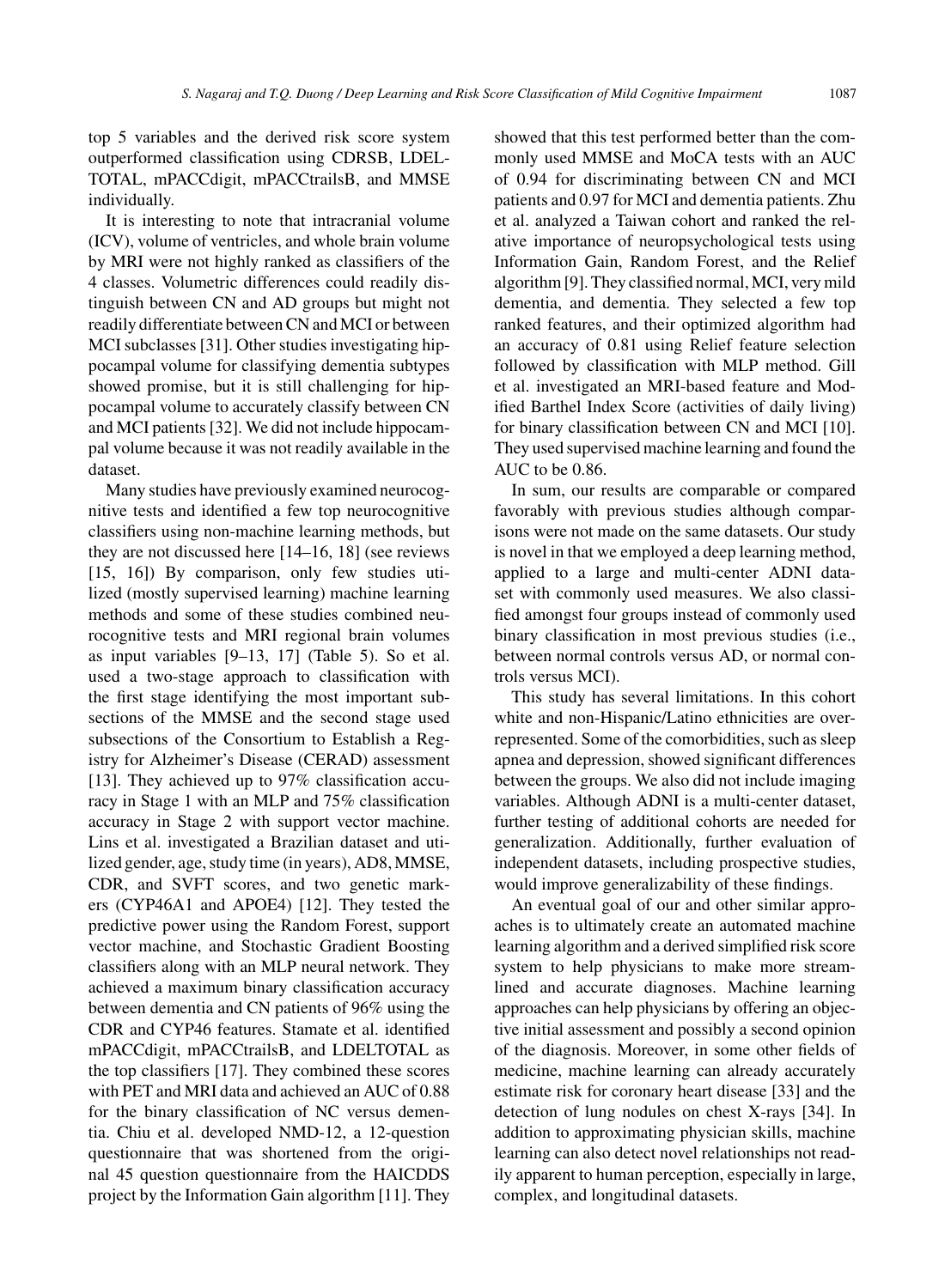| Study name                             | Feature selection methods                                                                                                       | Important neuropsychological measures                                                                                                                                                                                                                        | <b>AUC</b>                                                                                                                                         | Classes                                                                 | Imaging for<br>classification |
|----------------------------------------|---------------------------------------------------------------------------------------------------------------------------------|--------------------------------------------------------------------------------------------------------------------------------------------------------------------------------------------------------------------------------------------------------------|----------------------------------------------------------------------------------------------------------------------------------------------------|-------------------------------------------------------------------------|-------------------------------|
| This study                             | Information Gain, Permutation<br>Importance, Recursive Feature<br>Elimination, Boruta Random Forest, and<br>Logistic Regression | CDRSB, LDELTOTAL, mPACCdigit,<br>mPACCtrailsB, MMSE                                                                                                                                                                                                          | Boruta RF: 0.984<br>Recursive Feature Elimination: 0.983<br>Permutation Importance: 0.982<br>Information Gain: 0.978<br>Logistic Regression: 0.906 | CN, EMCI,<br>LMCI, AD                                                   | N <sub>0</sub>                |
| So et al.<br>(2017)<br>$[14]$          | Chi-squared test and Information Gain                                                                                           | Stage 1: Orientation to place, Orientation<br>to time, Three-stage commands, Recall,<br>and Attention from MMSE<br>Stage 2: Orientation to time, Memory<br>Function (Trial 1), Orientation to place,<br>Word Fluency, and Visuospatial function<br>(Trial 2) | Not reported                                                                                                                                       | Stage 1: CN and<br>cognitive<br>decline<br>Stage 2: MCI<br>and Dementia | N <sub>0</sub>                |
| Lins et al.<br>(2018)<br>$[15]$        | Linear Vector Quantization                                                                                                      | MMSE, SVFT <sup>**</sup> , CDR, AD8, study time                                                                                                                                                                                                              | Not reported                                                                                                                                       | CN, MCI,<br>Dementia                                                    | N <sub>0</sub>                |
| Stamate,<br>et al.<br>(2018)<br>$[10]$ | <b>Statistical Permutation Tests</b>                                                                                            | mPACCdigit, mPACCtrailsB,<br>LDELTOTAL, ADAS13, FAO                                                                                                                                                                                                          | NC versus dementia: 0.88<br>NC versus MCI: Not reported                                                                                            | CN, MCI,<br>Dementia                                                    | Yes                           |
| Chiu et al.<br>(2019)<br>$[16]$        | <b>Information Gain ranking</b>                                                                                                 | Top 12 tests from the HAICDDS project<br>(includes functional, memory, and<br>cognitive tests)                                                                                                                                                               | NC versus MCI: 0.94<br>MCI versus VMD: 0.88<br>MCI versus dementia: 0.97<br>VMD versus dementia: 0.96                                              | CN, MCI,<br>VMD.<br>Dementia                                            | N <sub>0</sub>                |
| Zhu et al.<br>(2020)<br>$[18]$         | Random Forest, Information Gain, and<br>Relief                                                                                  | Not reported                                                                                                                                                                                                                                                 | 0.95                                                                                                                                               | CN, MCI,<br>$VMD^*$ ,<br>dementia                                       | N <sub>0</sub>                |
| Gill et al.<br>(2020)<br>$[17]$        | <b>Information Gain ranking</b>                                                                                                 | Mild Behavior Impairment                                                                                                                                                                                                                                     | NC versus MCI/AD: 0.86                                                                                                                             | NC, MCI/AD                                                              | Yes                           |

|                                                                                                                                                                                   | lable |  |  |
|-----------------------------------------------------------------------------------------------------------------------------------------------------------------------------------|-------|--|--|
| Comparison of machine learning studies in classifying different forms of dementia. VMD, very mild dementia: SVFT, Semantic Verbal Fluency Test: AD8, Dementia Screening Interview |       |  |  |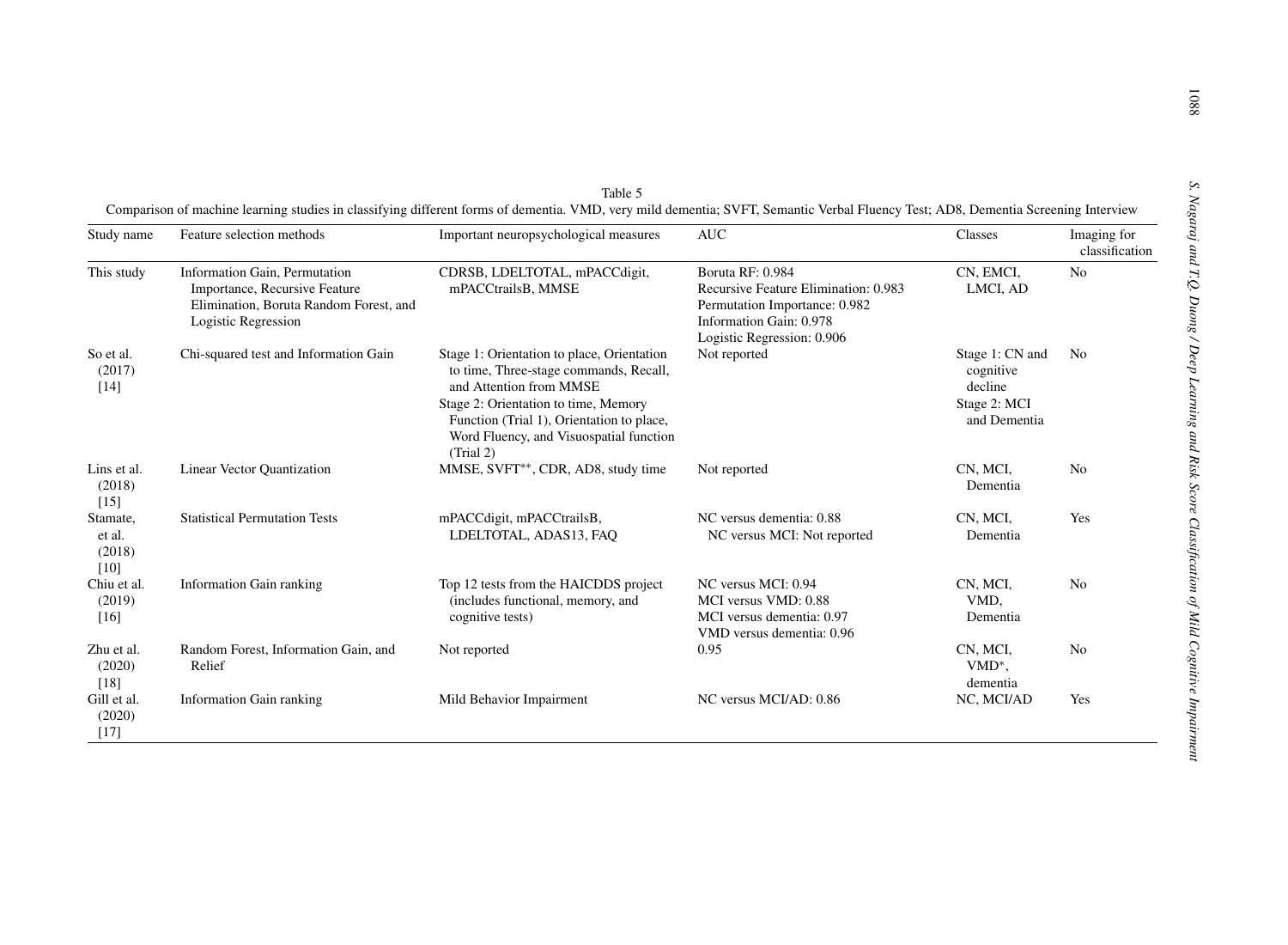## **CONCLUSION**

This study developed a deep-learning algorithm and a simplified risk score to identify the top neurocognitive test scores to classify normal control, early MCI, late MCI, and AD. We concluded that only a few neurocognitive tests are needed to accurately classify normal control, early MCI, late MCI, and AD. Accurate and early diagnosis may lead to better management of the diseases, including interventions that improve symptoms or slow the rate of decline of symptoms.

# **DISCLOSURE STATEMENT**

Authors' disclosures available online (https:// www.j-alz.com/manuscript-disclosures/20-1438r2).

## **REFERENCES**

- [1] Arvanitakis Z, Shah RC, Bennett DA (2019) Diagnosis and management of dementia: review. *JAMA* **322**, 1589-1599.
- [2] Edmonds EC, McDonald CR, Marshall A, Thomas KR, Eppig J, Weigand AJ, Delano-Wood L, Galasko DR, Salmon DP, Bondi MW, Alzheimer's Disease Neuroimaging Initiative (2019) Early versus late MCI: Improved MCI staging using a neuropsychological approach. *Alzheimers Dement* **15**, 699-708.
- [3] Mossello E, Ballini E (2012) Management of patients with Alzheimer's disease: Pharmacological treatment and quality of life. *Ther Adv Chronic Dis* **3**, 183-193.
- [4] Tierney MC, Yao C, Kiss A, McDowell I (2005) Neuropsychological tests accurately predict incident Alzheimer disease after 5 and 10 years. *Neurology* **64**, 1853-1859.
- [5] Battista P, Salvatore C, Berlingeri M, Cerasa A, Castiglioni I (2020) Artificial intelligence and neuropsychological measures: The case of Alzheimer's disease. *Neurosci Biobehav Rev* **114**, 211-228.
- [6] Molinuevo JL, Ayton S, Batrla R, Bednar MM, Bittner T, Cummings J, Fagan AM, Hampel H, Mielke MM, Mikulskis A, O'Bryant S, Scheltens P, Sevigny J, Shaw LM, Soares HD, Tong G, Trojanowski JQ, Zetterberg H, Blennow K (2018) Current state of Alzheimer's fluid biomarkers. *Acta Neuropathol* **136**, 821-853.
- [7] Hemmy LS, Linskens EJ, Silverman PC, Miller MA, Talley KMC, Taylor BC, Ouellette JM, Greer NL, Wilt TJ, Butler M, Fink HA (2020) Brief cognitive tests for distinguishing clinical Alzheimer-type dementia from mild cognitive impairment or normal cognition in older adults with suspected cognitive impairment. *Ann Intern Med* **172**, 678-687.
- [8] Grober E, Hall C, McGinn M, Nicholls T, Stanford S, Ehrlich A, Jacobs LG, Kennedy G, Sanders A, Lipton RB (2008) Neuropsychological strategies for detecting early dementia. *J Int Neuropsychol Soc* **14**, 130-142.
- [9] Zhu F, Li X, Tang H, He Z, Zhang C, Hung G-U, Chiu P-Y, Zhou W (2020) Machine learning for the preliminary diagnosis of dementia. *Sci Program* **2020**, 1-10.
- [10] Gill S, Mouches P, Hu S, Rajashekar D, MacMaster FP, Smith EE, Forkert ND, Ismail Z (2020) Using machine

learning to predict dementia from neuropsychiatric symptom and neuroimaging data. *J Alzheimers Dis* **75**, 277-288.

- [11] Reppermund S, Chiu P-Y, Tang H, Wei C-Y, Zhang C, Hung G-U, Zhou W (2019) NMD-12: A new machine-learning derived screening instrument to detect mild cognitive impairment and dementia. *Plos One* **14**, e0213430.
- [12] Lins AJCC, Muniz MTC, Bastos-Filho CJA (2018) Comparing machine learning techniques for dementia diagnosis. In *2018 IEEE Latin American Conference on Computational Intelligence (LA-CCI)*, pp. 1-6.
- [13] So A, Hooshyar D, Park K, Lim H (2017) Early diagnosis of dementia from clinical data by machine learning techniques. *Appl Sci* **7**, 651.
- [14] Groppell S, Soto-Ruiz KM, Flores B, Dawkins W, Smith I, Eagleman DM, Katz Y (2019) A rapid, mobile neurocognitive screening test to aid in identifying cognitive impairment and dementia (BrainCheck): Cohort study. *JMIR Aging* **2**, e12615.
- [15] De Roeck EE, De Deyn PP, Dierckx E, Engelborghs S (2019) [Brief](https://www.j-alz.com/manuscript-disclosures/20-1438r2) [cognitive](https://www.j-alz.com/manuscript-disclosures/20-1438r2) [screening](https://www.j-alz.com/manuscript-disclosures/20-1438r2) [instruments](https://www.j-alz.com/manuscript-disclosures/20-1438r2) [for](https://www.j-alz.com/manuscript-disclosures/20-1438r2) [early](https://www.j-alz.com/manuscript-disclosures/20-1438r2) [d](https://www.j-alz.com/manuscript-disclosures/20-1438r2)etection of Alzheimer's disease: A systematic review. *Alzheimers Res Ther* **11**, 21.
- [16] Abd Razak MA, Ahmad NA, Chan YY, Mohamad Kasim N, Yusof M, Abdul Ghani MKA, Omar M, Abd Aziz FA, Jamaluddin R (2019) Validity of screening tools for dementia and mild cognitive impairment among the elderly in primary health care: A systematic review. *Public Health* **169**, 84-92.
- [17] Stamate D, Alghambdi W, Ogg J, Hoile R, Murtagh F (2018) A machine learning framework for predicting dementia and mild cognitive impairment. In *2018 17th IEEE International Conference on Machine Learning and Applications (ICMLA)*, pp. 671-678.
- [18] Kim JW, Byun MS, Sohn BK, Yi D, Seo EH, Choe YM, Kim SG, Choi HJ, Lee JH, Chee IS, Woo JI, Lee DY (2017) Clinical dementia rating orientation score as an excellent predictor of the progression to Alzheimer's disease in mild cognitive impairment. *Psychiatry Investig* **14**, 420-426.
- [19] Mukherjee S, Mez J, Trittschuh EH, Saykin AJ, Gibbons LE, Fardo DW, Wessels M, Bauman J, Moore M, Choi S-E, Gross AL, Rich J, Louden DKN, Sanders RE, Grabowski TJ, Bird TD, McCurry SM, Snitz BE, Kamboh MI, Lopez OL, De Jager PL, Bennett DA, Keene CD, Larson EB, Crane PK (2018) Genetic data and cognitively defined late-onset Alzheimer's disease subgroups. *Mol Psychiatry* **25**, 2942- 2951.
- [20] De Marco M, Beltrachini L, Biancardi A, Frangi AF, Venneri A (2017) Machine-learning support to individual diagnosis of mild cognitive impairment using multimodal MRI and cognitive assessments. *Alzheimer Dis Assoc Disord* **31**, 278-286.
- [21] Jo T, Nho K, Saykin AJ (2019) Deep learning in Alzheimer's disease: Diagnostic classification and prognostic prediction using neuroimaging data. *Front Aging Neurosci* **11**, 220.
- [22] Rajkomar A, Dean J, Kohane I (2019) Machine learning in medicine. *N Engl J Med* **380**, 1347-1358.
- [23] Sidey-Gibbons JAM, Sidey-Gibbons CJ (2019) Machine learning in medicine: A practical introduction. *BMC Med Res Methodol* **19**, 64.
- [24] Anwar SM, Majid M, Qayyum A, Awais M, Alnowami M, Khan MK (2018) Medical image analysis using convolutional neural networks: A review. *J Med Syst* **42**, 226.
- [25] Zhu G, Jiang B, Tong L, Xie Y, Zaharchuk G, Wintermark M (2019) Applications of deep learning to neuro-imaging techniques. *Front Neurol* **10**, 869.